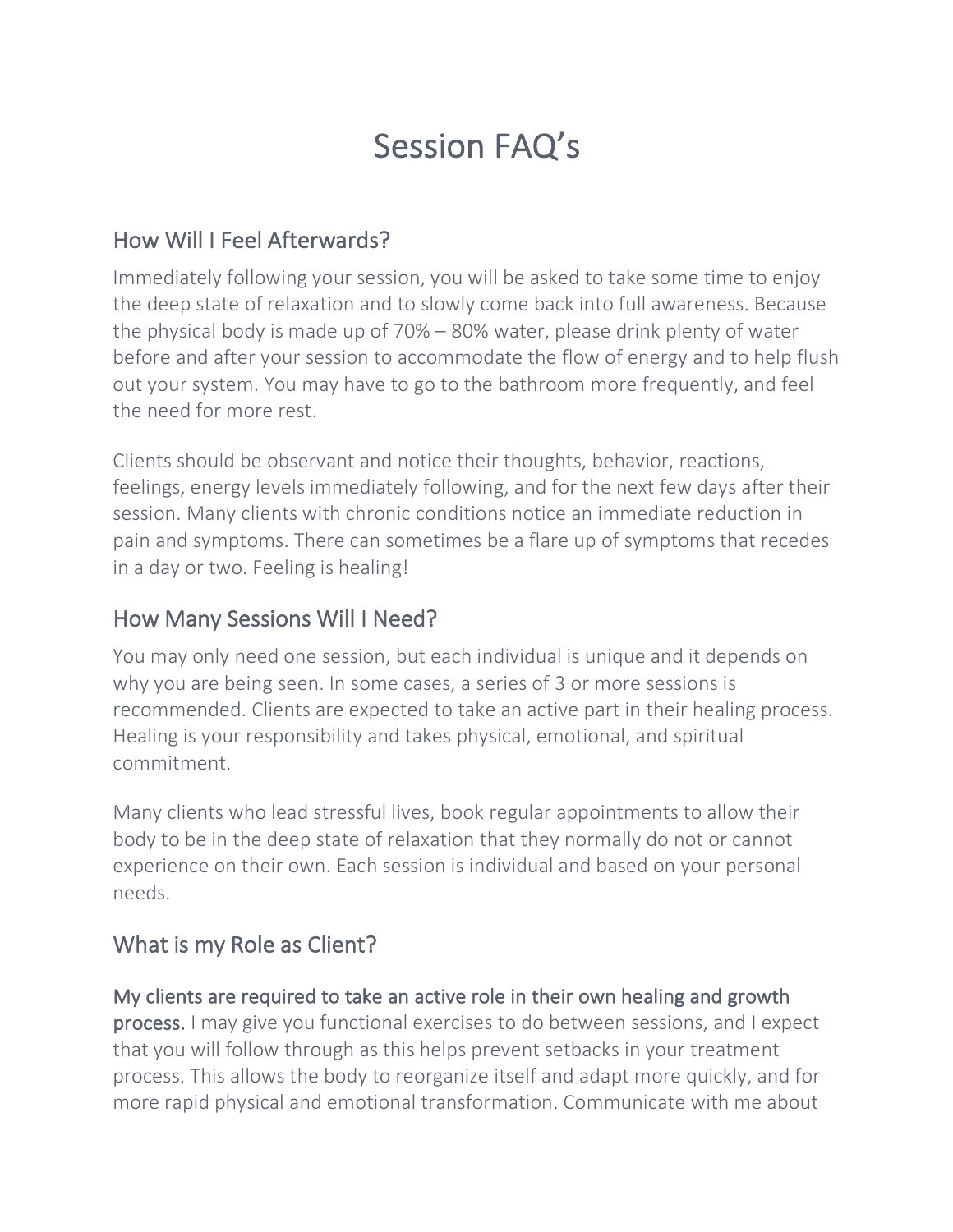what's going on and how you are feeling, but try to stay away from "stories". Most often I find that these stories we tell ourselves and others may be camouflaging deeper feelings. Listen to your body before, during and after your session. Identify any areas of redness, tenderness, tightness or tingling in your body, and feel free to share this information with me as it directs me to key reference points on your journey to healing.

Concentrate on the areas where sensation is present. If you are experiencing pain, sink into it through the sense of 'feeling' rather than 'thought'. Ask questions of the pain as to its origin, and where it is connecting internally. Sometimes images and emotions come to the surface which bring clarity and release of the pain and its underlying cause.

Allow yourself to fully feel and express any emotions as they surface, to help your body soften and release the area where the emotions were stored. Use images or memories as they surface to dig deeper and get closer to the source of the pain.

You may share any sensations, feelings or images that come up with me, and if I ask questions, allow the response to come from your body or your heart, not your head. As they say, SILENCE can be golden as well.

Lastly, visualize your goals! Try to visualize every tiny detail as vividly as possible, then support yourself in accomplishing this achievement. Be open and allowing to unlimited possibilities, and LET GO!

# IMPORTANT INFORMATION:

## CANCELLATION POLICY

Please cancel a minimum of 24 hours prior to your scheduled appointment. Late arrivals are responsible for full amount of payment for the session. No shows may reschedule by prepaying their 1st appointment. Please cancel a minimum of 24 hours prior to your scheduled appointment. Late arrivals are responsible for paying session in full, and will receive the remaining time only. No shows may reschedule by prepaying their 1st appointment.